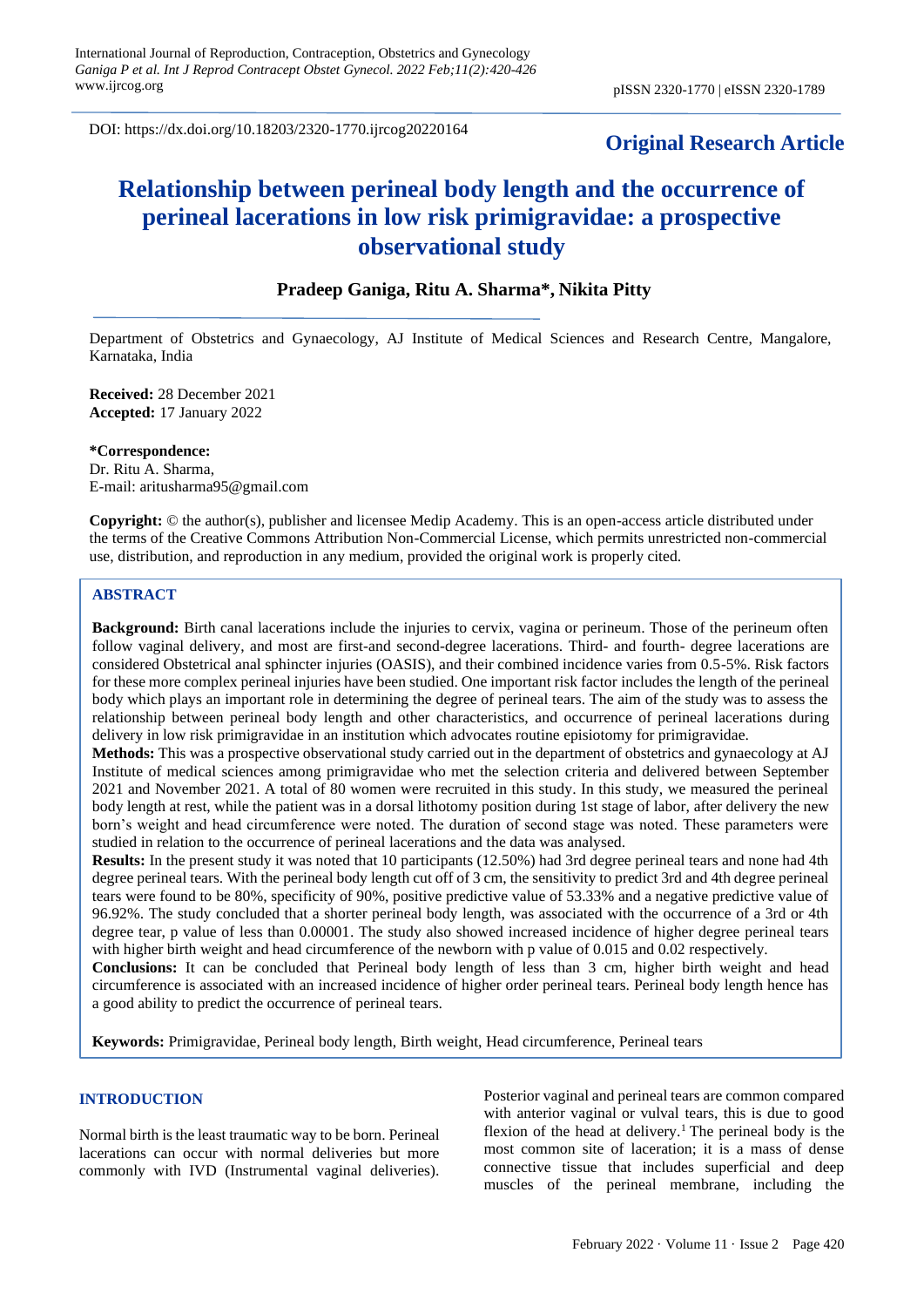transverse perineal muscles and attachments of the bulbocavernosus muscles. Inferior to the perineal body is the anal sphincter complex which includes the internal and external sphincters, which circle the distal anus.

Although laceration rates vary based on patient characteristics, birth settings, and obstetric care provider practices, 53-79% of women will sustain some type of laceration at vaginal delivery, with most being first or second degree.<sup>15</sup>

## *Classification of perineal lacerations*

Classification of perineal lacerations is as follows- (a) first degree: injury to the perineal skin only; (b) second degree: injury to perineum involving perineal muscles but not involving anal sphincter; (c) third degree: injury to perineum involving anal sphincter complex- 3a: less than 50% of external anal sphincter thickness torn, 3b: More than 50% external anal sphincter thickness torn, 3c: both external anal sphincter and internal sphincter torn; and (d) fourth degree: injury to perineum involving anal sphincter complex (external anal sphincter and internal anal sphincter) and anal epithelium. Third and fourth degree tears are jointly referred to as Obstetric anal sphincter injuries (OASIS).

Second stage of labour: the period of time between full cervical dilatation and birth of the baby, during which the woman has an involuntary urge to bear down, as a result of expulsive uterine contractions. Women in the expulsive phase of second stage of labour should be encouraged and supported to follow their own urge to push. Techniques to reduce perineal trauma and facilitate spontaneous birth (including perineal massage, warm compress and a 'hands on' guarding of the perineum) are recommended.<sup>2</sup>

Although routine episiotomy is not recommended currently by the WHO 2018 and ACOG 2016(c), the rate of episiotomy varies and is mostly influenced by the center's and individual practitioner's judgement as to whether it is needed.<sup>12</sup> Timely Episiotomy offers an advantage of preventing multiple perineal lacerations and also expidates delivery. A mediolateral episiotomy from the posterior fourchette going laterally to  $60\degree$  is preferable to avoid third- and fourth-degree tears. A sharp incision of 3-6 cm is given and depends on the length of the perineum. The superficial perineal muscles are incised and are comparable to the second-degree tear. It is done under local perineal infiltration of anaesthetic agent like lignocaine. Blood loss with episiotomy is minimized by giving it when head crowns. For the same reason it should be sutured as soon as possible.<sup>1</sup>

First-degree lacerations do not always require repair, and sutures are placed to control bleeding or restore anatomy.

Second-degree laceration correction as well as episiotomy repairs includes similar steps. Namely, these close the The vaginal epithelium and deeper tissues with a single, continuous, locking suture to reapproximate the vaginal mucosa to the level of hymen.<sup>3</sup> After the vaginal component of the laceration is repaired, deeper perineal tissues are reapproximated by a single, continuous, nonlocking suture.

Small episiotomies may not require this deeper layer. With a similar continuous, nonlocking technique, which is faster than interrupted sutures and yields lesser pain the superficial transverse perineal and bulbospongiosus muscles are reapproximated restoring the perineal body. Last, the perineal skin is closed using a subcuticular or mattress stitch.<sup>6</sup> Blunt needles are suitable. Commonly used suture materials are a rapidly absorbed polyglactin 910 (Vicryl rapide) or chromic catgut. Vicryl rapide being better with lower incidence of postsurgical pain and lower risk of wound dehiscence are cited as major advantages.<sup>4</sup>

For third-degree laceration repair, end-to-end technique is preferred. The cut ends of the external anal sphincter, are isolated and brought to the midline; a suture is placed through the EAS muscle, and four to six simple interrupted 2-0 or 3-0 sutures of polyglactin 910 are placed at the 3, 6, 9, and 12 o'clock positions through the perisphincter connective tissue. The strength of this closure is derived from the connective tissue surrounding the sphinctercalled the capsule and not the striated muscle. Thus, serial interrupted sutures incorporate sphincter fibers and perisphincter connective tissue, to bring sphincter ends together. The sphincter muscle fibers are next reapposed by a figure-of-eight stitch. Last, the remainder of the fascia is closed with a stitch placed anterior to the sphincter cylinder and again with once placed superior to it.<sup>5</sup> Delayed-absorbable material can provide sustained tensile strength during healing compared to routinely used suture material.

With the overlapping technique, the ends of the external anal sphincter are brought to the midline and lie atop one another. This method is only suitable for type 3c lacerations-those involving the external and internal anal sphincter. Two rows of mattress sutures travel through both sphincter ends to recreate the anal ring.

With fourth-degree laceration repairs, the torn edges of the rectal mucosa are re-approximated. At a point 1 cm proximal to the wound apex, sutures are placed approximately 0.5 cm apart in the rectal muscularis and do not enter the anorectal lumen. 4-0 polyglactin 910 or chromic gut can be used for this running suture line.

The next layer to cover the anorectal mucosa is formed by re-approximation of the Internal anal sphincter (IAS), which can be identified as the glistening white fibrous structure lying between the anal canal submucosa and the fibers of the external anal sphincter. This running, nonlocking closure is completed with 3-0 or 4-0 suture.<sup>5,6</sup>

For reduction of infectious morbidity associated with anal sphincter lacerations, a single dose of antibiotic at the time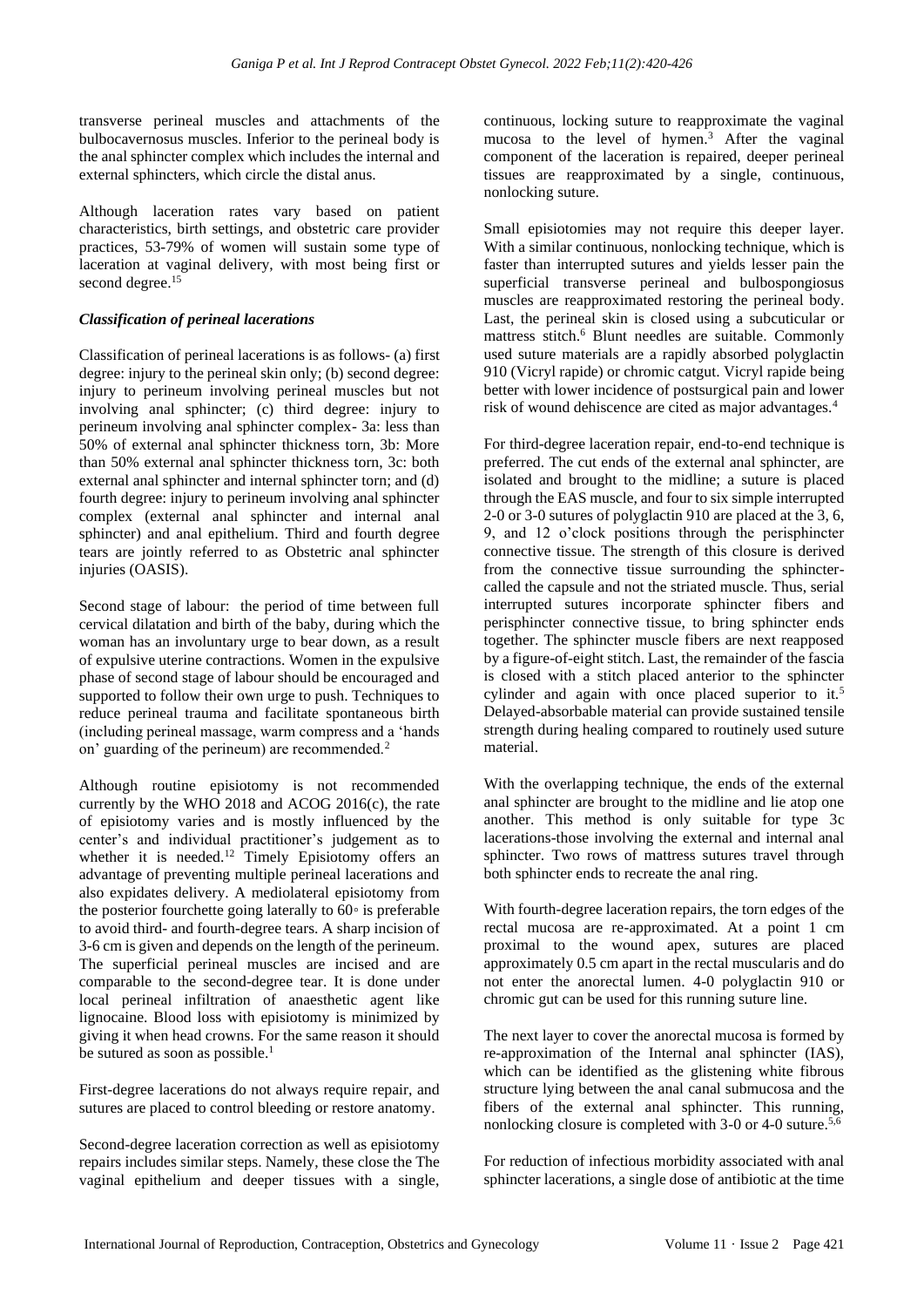of repair is recommended by the American College of Obstetricians and Gynecologists (2016c). A single dose of a second-generation cephalosporin is suitable, or clindamycin for penicillin-allergic women. With OASIS, postoperatively, stool softeners are prescribed for a week.

Unfortunately, normal function is not always ensured even with correct and complete surgical repair. Some women may experience continuing fecal incontinence caused by injury to the innervation of the pelvic floor musculature.

## *Perineal laceration care*

Initially, locally applied ice packs help reduce swelling and allay discomfort. In subsequent days, warm sitz baths aid comfort and hygiene. Additionally, a small squirt bottle of warm water can cleanse the site after voiding or stooling.

Because pain may signal hematoma or perineal cellulitis, these sites should be examined carefully if pain is severe or persistent. In addition to pain, urinary retention may complicate episiotomy recovery.

Those with second-degree lacerations or anal sphincter tears, intercourse is usually proscribed until after the first puerperal visit at 6 weeks. Compared with women with intact perineum, those with perineal trauma show higher rates of delayed intercourse.

Different risk factors for perineal lacerations were studied earlier that included high infant weight, instrumental deliveries, malpositions and malpresentations, greater fetal head circumference, increased duration of second stage of labour, primiparity, post term delivery. However, there is some evidence that a shortened perineal body may also be a risk factor for severe lacerations.

The aim of the study was to assess the relationship between perineal body length and other characteristics, and occurrence of perineal lacerations extending into anal sphincter during delivery in low risk primigravidae in an institution which advocates routine episiotomy for primigravidae.<sup>2</sup>

## **METHODS**

This was a prospective observational study carried out in the department of obstetrics and gynaecology at AJ Institute of medical sciences among women who delivered between September2021 and November 2021.

A total of 80 women were recruited in this study.

#### *Inclusion criteria*

Inclusion criteria for given study were, primigravidae with singleton gestation cephalic presentation delivered between 37-42 weeks of gestation.

#### *Exclusion criteria*

Inclusion criteria for given study were, (a) birth weight  $>4$ kg; (b) head circumference >95th percentile; (c) gestational diabetes mellitus; (d) growth restricted fetus; (e) instrumental delivery; (f) malpresentations and malpositions; (g) contracted pelvis and cephalopelvic disproportion; and (h) previous history of any perineal surgeries.

Length of the perineal body is defined as the length between the posterior of the fourchette and the midanus measured with a ruler and recorded to the nearest tenth of cm.

In this study, we measured the perineal body length at rest, while the patient was in a dorsal lithotomy position during 1st stage of labor. The measurement was taken twice and was confirmed by a second person to minimize interobserver variability.

Right mediolateral episiotomy was done for all patients after infiltrating lignocaine 2% at the posterior fourchette, aspiration was performed to make sure no vessel has been penetrated, infiltration was performed beneath the vaginal mucosa and skin of perineum and deep into the perineal muscle.

Episiotomy was given when the perineum had thinned out and the baby's head was crowning. After birth the new born's weight and head circumference were noted.

The duration of second stage was noted.

#### **RESULTS**

The data of 80 participants were collected, and it was noted that the mean perineal body length of the participant was 3.16 cm. The rate of 3rd degree perineal tear in the study group was found to be 12.5%.

## **D***istribution of study participants based on degree of perineal lacerations*

55 participants of the study group had no perineal tears apart from the episiotomy.10 participants had first degree tears where only the perineal skin was involved. 5 women had second degree tears which involved the perineal muscles, 10 women had third degree tears which involved the anal sphincters.

None of the participants had fourth degree perineal injury involving the anal epithelium (Table 1).

## *Comparison parameters*

#### *Perineal body length*

The average length of the perineal body of the study population was 3.16 cm.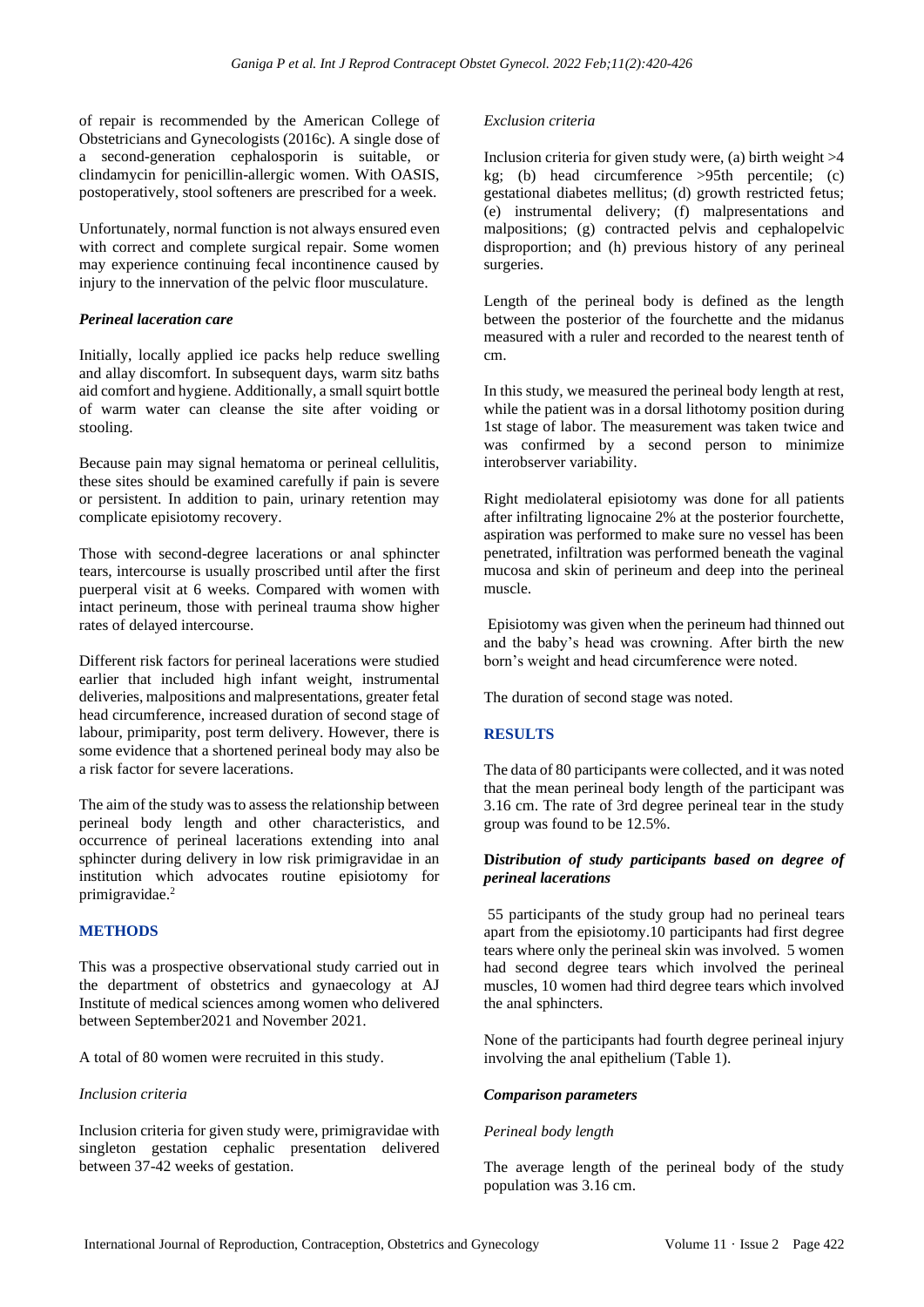## *Duration of second stage*

The average duration of second stage of labour was 43.6 min.

#### *Birth weight*

The average birth weight of the newborn of the study participants was 3050 g.

#### *Head circumference*

The average value of the head circumference of the newborn was 35 cm (Table 2).

### *Percentage of study participants with various degrees of perineal tears*

#### *No tears*

There were no perineal tears additional to the episiotomy in 68.75% of the study participants.

#### *First degree*

12.50% women sustained first degree perineal tears.

#### *Second degree*

6.25% women sustained second degree perineal tears.

#### *Third degree*

12.50% women sustained third degree perineal tears involving the anal sphincter.

None of the study participants had fourth degree perineal injuries (Figure 1).

## *Distribution of the study participants based on length of the perineal body*

While 2 participants had perineal body length of less than 2.5 cm, in 13 participants the perineal body measured 2.5 to 3 cm. The rest of the candidates had a perineal body length between 3.1-3.5 cm (Figure 2).

## *Length of perineal body in relation to perineal tears*

Among 10 women who sustained  $3<sup>rd</sup>$  and  $4<sup>th</sup>$  degree perineal tears one had perineal body length of <2.5 cm, 7 participants had length between 2.5 to 3 cm, while 2 participants had length of >3 cm.

Among 70 women who had no perineal tears additional to episiotomy and those with first- or second-degree tears, only 1 had perineal body length of <2.5 cm, 6 had a length between 2.5-3 cm whereas 63 participants had a perineal body length of >3 cm. The study showed that a shorter

perineal body length, was associated with the occurrence of a 3rd or 4th degree tear, p value of less than 0.00001 (Table 3). In our study, with the perineal body length cut off of 3 cm, the sensitivity to predict 3rd and 4th degree perineal tears was found to be 80%, specificity of 90%, positive predictive value of 53.33% and a negative predictive value of 96.92%.

#### *Duration of second stage*

The duration of second stage of labor had no significant associating with the occurrence of a 3rd or 4th degree laceration, p value 0.051 (Table 4).

#### *Birth weight*

The study showed a strong association between increased incidence of 3rd and 4th degree tears with increasing birth weight of the baby. When considering the categories II and III, the Odds of injury is more in group III, i.e.; the group with birth weight between 3.5 and 4 kg (OR=5.3846 at 95%CI=1.1716-24.74 at p=0.031) (Table 5).

#### *Head circumference*

The study showed a statistically significant relationship between the occurrence of 3rd and 4th degree tears with increasing head circumference of the baby (p value of 0.023).

The Odds of a higher-grade perineal laceration are minimal at head circumference ≤50th centile (OR=7.2000 at 95%CI=1.4180 to 36.5580 at p=0.02) (Table 6).

## **Table 1: Distribution of study participants based on degree of perineal tears.**

|             | Degree of perineal tears |     |            |     |  |
|-------------|--------------------------|-----|------------|-----|--|
| <b>None</b> | 1st                      | 2nd | <b>2rd</b> | 4th |  |
|             |                          |     |            |     |  |

#### **Table 2: Comparison parameters.**

| <b>Parameters</b>                 | Average            |
|-----------------------------------|--------------------|
| <b>Perineal body length</b>       | $3.16 \text{ cm}$  |
| Duration of 2 <sup>nd</sup> stage | $43.6 \text{ min}$ |
| <b>Birth weight</b>               | 3050 g             |
| Head circumference at birth       | 35 cm              |

## **Table 3: Perineal body length in relation to the degree of perineal tears.**

| <b>Perineal</b><br>body<br>length<br>(cm) | $\overline{\mathbf{None}}, \mathbf{1^{st}}$<br>or 2nd<br>degree<br>tear | $3rd$ or $4th$<br>degree<br>tear | <b>Significance</b> |
|-------------------------------------------|-------------------------------------------------------------------------|----------------------------------|---------------------|
| <2.5                                      |                                                                         |                                  | Chi                 |
| $2.5 - 3$                                 |                                                                         |                                  | square=28.167,      |
| >3                                        | 63                                                                      |                                  | p value<0.00001     |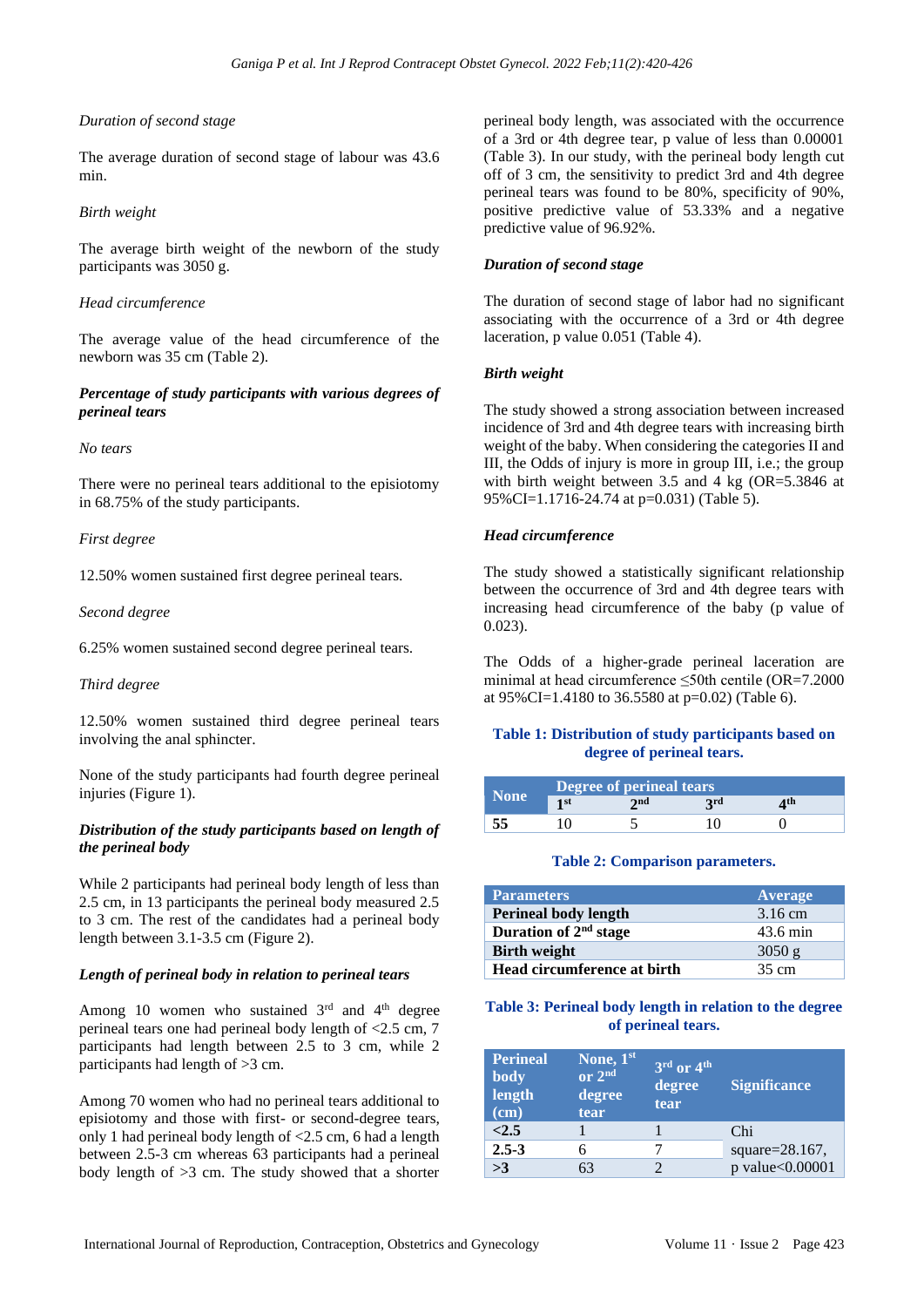## **Table 4: Duration of second stage of labour in relation to degree of perineal tears.**

| <b>Duration of</b><br>second<br>stage (hour) | None, 1st<br>or $2nd$<br>degree<br>tear | 3rd or<br>$\mathbf{\Lambda}$ th<br>degree<br>tear | <b>Significance</b>                  |
|----------------------------------------------|-----------------------------------------|---------------------------------------------------|--------------------------------------|
| $\leq$ 1                                     | 55                                      |                                                   | Chi                                  |
| >1                                           | 15                                      |                                                   | square=3.8095,<br>$p$ value= $0.051$ |

## **Table 5: Birth weight in relation to degree of perineal tears.**

| <b>Birth</b><br>weight $(g)$ | None, 1st<br>or 2nd<br>degree<br>tear | $3rd$ or<br>$\mathbf{\Lambda}$ th<br>degree<br>tear | <b>Significance</b> |
|------------------------------|---------------------------------------|-----------------------------------------------------|---------------------|
| 2500-3000                    | 22                                    |                                                     | Chi                 |
| 3000-3500                    | 35                                    | 3                                                   | square= $8.4577$ ,  |
| 3500-4000                    | 13                                    |                                                     | $p$ value= $0.051$  |

## **Table 6: Head circumference of the neonate in relation to degree of perineal tears.**

| <b>Head</b><br>circumfere<br>nce in<br>centile | None, 1st<br>or 2 <sup>nd</sup><br>degree<br>tear | $3rd$ or<br>$\mathbf{A}^{\text{th}}$<br>degree<br>tear | <b>Significance</b> |
|------------------------------------------------|---------------------------------------------------|--------------------------------------------------------|---------------------|
| $\leq 50$ th                                   | 45                                                |                                                        | Chi                 |
| 50th-75th                                      | 12                                                |                                                        | square= $7.5337$ ,  |
| 75th-90th                                      | 13                                                |                                                        | $p$ value= $0.02$   |







## **Figure 2: Distribution of study participants based on the length of the perineal body.**

## **DISCUSSION**

In the present study it was noted that 55 study participants (68.75%) had no perineal tears, 10 participants (12.50%) had 1st degree perineal tears, 5 participants (6.25%) had 2nd degree perineal tears and 10 participants (12.50%) had 3rd degree perineal tears.

None of the study participants had 4th degree perineal tears. This majority of participants not having perineal injury and none having tears extending to the anal epithelium can be attributed to the routine episiotomy practiced in our institution for all primigravidae.

In a study conducted by Lane et al routine episiotomy was not practiced; out of 128 study participants who were primigravidae, 122 had none, 1st or 2nd degree perineal laceration whereas 5 had third- or fourth-degree perineal lacerations grouped together as OASIS.<sup>8</sup>

In another study conducted by Jansson et al risk factors for perineal injuries in primiparous women were studied.<sup>14</sup> Out of 644 study participants, 55 were given episiotomy; 51 participants did not have OASIS (94.4%), 3 participants had third degree perineal tears (5.6%) and none had 4th degree perineal tears. This was similar to the findings in our study.

In the present study, the average length of the perineal body was found to be 3.16 cm, the average birth weight was 3050 g and head circumference was 35 cm. The average of second stage of labour duration was found to be 43.6 min.

In the study conducted by Djusad et al, the mean length of perineal body was found to be 3.3±0.4 cm, mean birth weight was 3054.3±324.9 g, mean head circumference was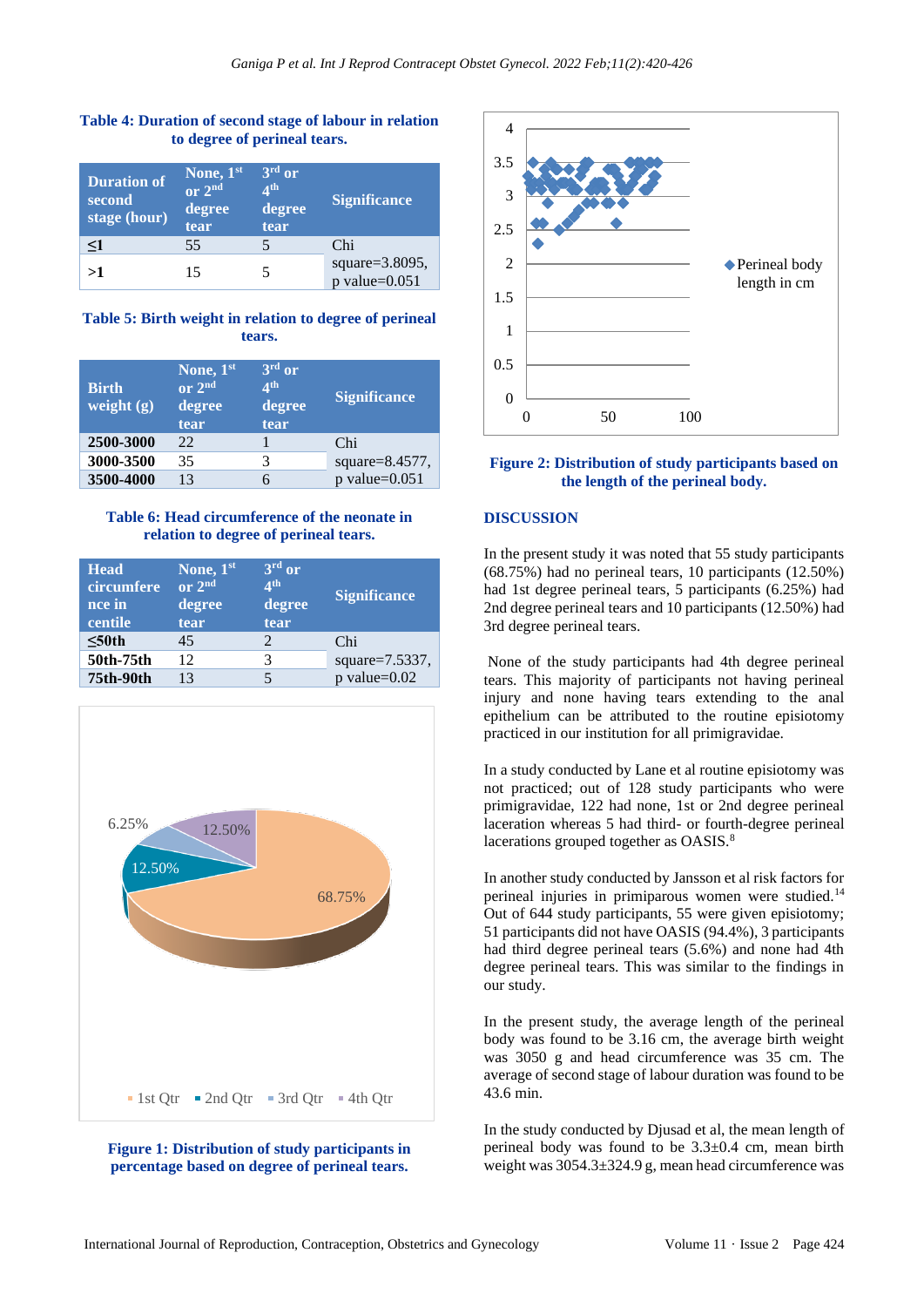$32.4 \pm 1.5$  cm.<sup>7</sup> The mean duration of second stage of labour was found to be  $48.6 \pm 13.3$  min.

In our study two participants had perineal body length of less than 2.5 cm, 13 participants had perineal body length between 2.5 to 3 cm. The rest of the candidates had a perineal body length between 3.1-3.5 cm.

A total of 10 participants sustained third- and fourthdegree perineal tears out of which one had perineal body length of <2.5 cm, 7 participants had length between 2.5 to 3 cm and the remaining two participants had a perineal body length of >3cm. The study showed that a shorter perineal body length, was associated with the occurrence of a 3rd or 4th degree tear, p value of less than 0.00001.

The findings in our study are similar to the study conducted by Djusad et al, where bivariate analysis showed that there was a significant difference of mean perineal body length in high degree (third and fourth degrees) compared with low degree  $(p<0.001)$ .<sup>7</sup> The mean perineal body length among participants who suffered a third and fourth degree perineal tears was 2.9±0.2 cm while it was  $3.3\pm0.4$  cm in participants who had 1st and second degree tears.

In our study, with the perineal body length cut off of 3 cm, the sensitivity to predict 3rd and 4th degree perineal tears were found to be 80%, specificity of 90%, positive predictive value of 53.33% and a negative predictive value of 96.92%.

In a study conducted by Rizk et al the perineum length was considered at risk when the perineal body was less than 4 cm whereas in this study the cut off was  $3 \text{ cm}$ .<sup>11</sup>

In another study conducted by Deering et al similar results were found but with a smaller cut off of 25 mm.<sup>10</sup>

In the study conducted by Djusad et al it was found that with a perineal body length of  $\leq$ 3 cm there was higher incidence of third- and fourth-degree perineal tears when mediolateral episiotomy was given, which is in accordance with our study.<sup>7</sup>

In the study conducted by Lane et al it was found that perineal body length of  $\leq$ 3.5 cm was predictive of thirdand fourth-degree perineal lacerations  $(p=0.033)$ .<sup>8</sup>

In the present study it was found that there was an increased incidence of 3rd and 4th degree perineal tears with higher birth weight of the baby. The Odds of 3rd degree perineal injury is more in the group with birth weight between 3.5 and 4 kg (OR=5.3846 at 95%CI 1.1716-24.74 at p=0.031).

In the study conducted by Djusad et al the risk of perineal tears of degree 3 and 4 was higher in the subjects whose infant's birth weight was  $\geq$ 3150 g.<sup>7</sup>

In another study conducted by Aytan et al it has been found that, in mediolateral episiotomy, a greater infant's birth weight with a mean of >3755 g will cause a higher frequency of severe tearing  $(p<0.036)$ .<sup>9</sup>

The infant's head circumference also has an important influence in causing the incidence of third- and fourthdegree perineal tears.

The present study showed a statistically significant relationship between the occurrence of 3rd and 4th degree tears with increasing head circumference of the baby (p value of 0.023). The Odds of a higher-grade perineal laceration are minimal at head circumference ≤50th centile (OR=7.2000 at 95%CI=1.4180 to 36.5580 at p=0.02).

In a similar study conducted by Komorowski et al in episiotomy groups, the infant's head circumference of ≥33.5 cm was associated with an increased risk of third and fourth degree perineal tears  $(p<0.001)$ .<sup>13</sup>

In our study there was no significant correlation between the duration of second stage of labour and the incidence of perineal tears (p=0.051).

This is similar to the study conducted by Djusad et al where there was no significant correlation found between the duration of second stage labour and perineal tears  $(p=0.33).$ <sup>7</sup>

In a study conducted by Lane et al second stage labour of >99 min was associated with an increased incidence of third- and fourth-degree perineal tears  $(p=0.03)$ .<sup>8</sup>

## **CONCLUSION**

From the results of this study we can conclude that measurement of the perineal body length, can give us a good idea about possibility of perineal lacerations. Predicting higher degree of perineal lacerations can help us to identify women who require liberal medio lateral episiotomy, a good perineal support and warm compress on the perineum as the baby's head stretches the perineum. The long-term morbidity associated with severe perineal lacerations remain significant. Characterizing risk factors and further research in the area of perineal anatomy may help avoid severe lacerations.

*Funding: No funding sources*

*Conflict of interest: None declared*

*Ethical approval: The study was approved by the Institutional Ethics Committee*

## **REFERENCES**

1. Thakar R, Sultan AH. The Management and Prevention of Obstetric Perineal Trauma. The Management of Labour. Chennai: Orient Longmans; 2005: 252-268.